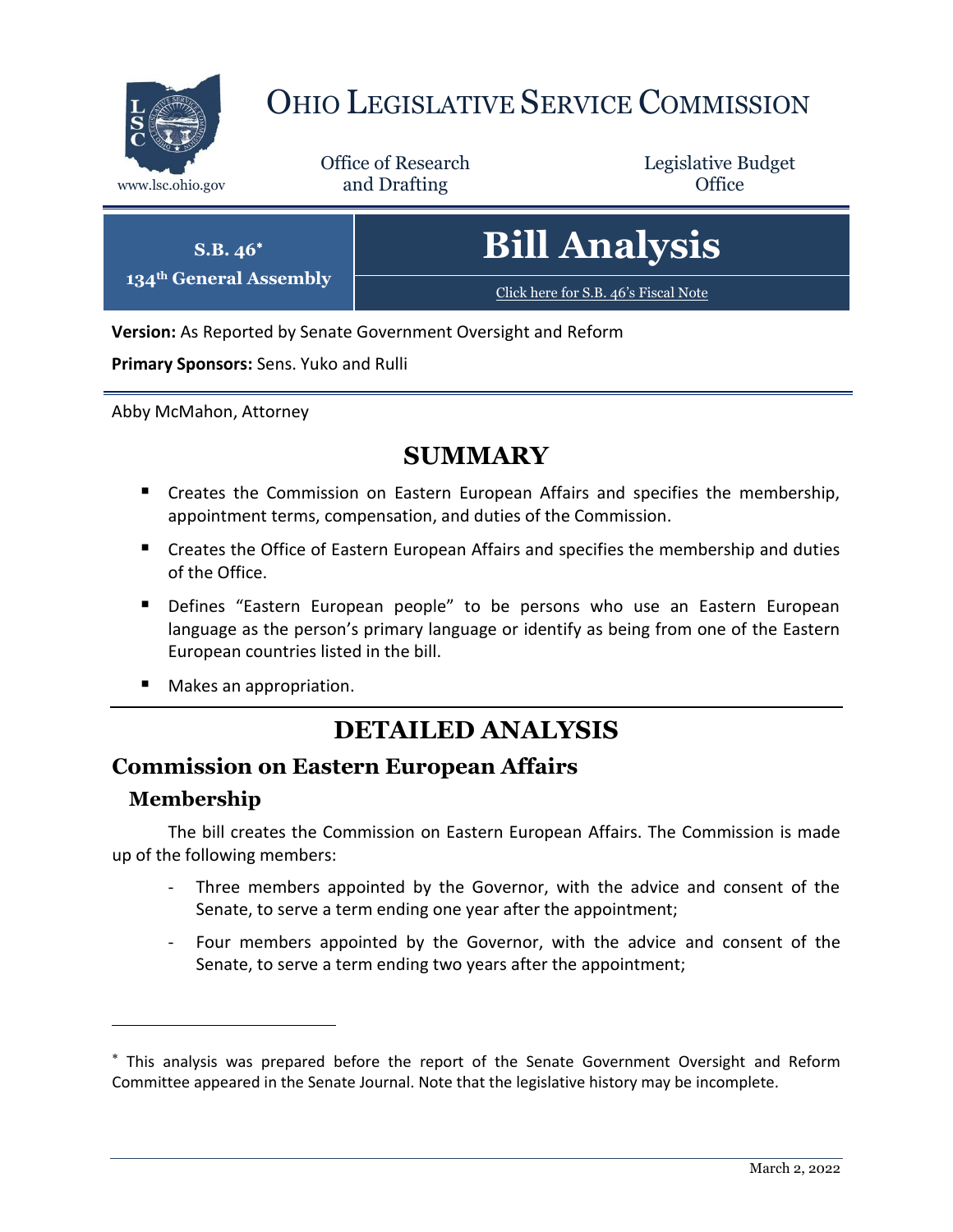- Four members appointed by the Governor, with the advice and consent of the Senate, to serve a term ending three years after the appointment;
- Two nonvoting members who are members of the House of Representatives and appointed by the Speaker of the House, with one member being from the majority party and one member being from the minority party;
- Two nonvoting members who are members of the Senate and appointed by the Senate President, with one member being from the majority party and one member being from the minority party.

For the appointment of nonvoting members who are members of the House, the Speaker must recommend two members and the Minority Leader must recommend one member to the Governor. For the appointment of nonvoting members who are members of the Senate, the Senate President must recommend two members and the Minority Leader must recommend one member to the Governor.

#### **Membership qualifications**

The bill requires that all voting members appointed must be of Eastern European origin, a U.S. citizen or lawful, permanent, resident, representative of various geographical regions of Eastern European people (see "**Definition of Eastern European people**," below), and proportionally representative of the Eastern European composition of Ohio.<sup>1</sup>

#### **Appointment terms**

Under the bill, after the initial appointments, each term of appointment for voting members is three years. Members must serve from the date of the member's appointment until the end of the three-year term for which the members were appointed.

Voting members must remain in office after the member's term has expired until a successor is appointed or 30 days have passed since the end of a member's term and no successor has been appointed, whichever occurs earlier.

Nonvoting members appointed must remain in office until the ending date of the member's term as a General Assembly member.

Vacancies for all members will be filled in the same manner as appointment. Any member appointed to fill a vacancy must serve the remainder of the original term for which the vacancy was filled.<sup>2</sup>

#### **Meetings**

The bill requires the Commission to meet not less than six times during a calendar year. At the first meeting of the Commission, the members must elect a chairperson, vice chairperson, and other officers from its voting members. The Commission must prescribe rules

 $\overline{a}$ 

 $1 R.C. 107.22(A)$ .

 $2$  R.C. 107.22(B).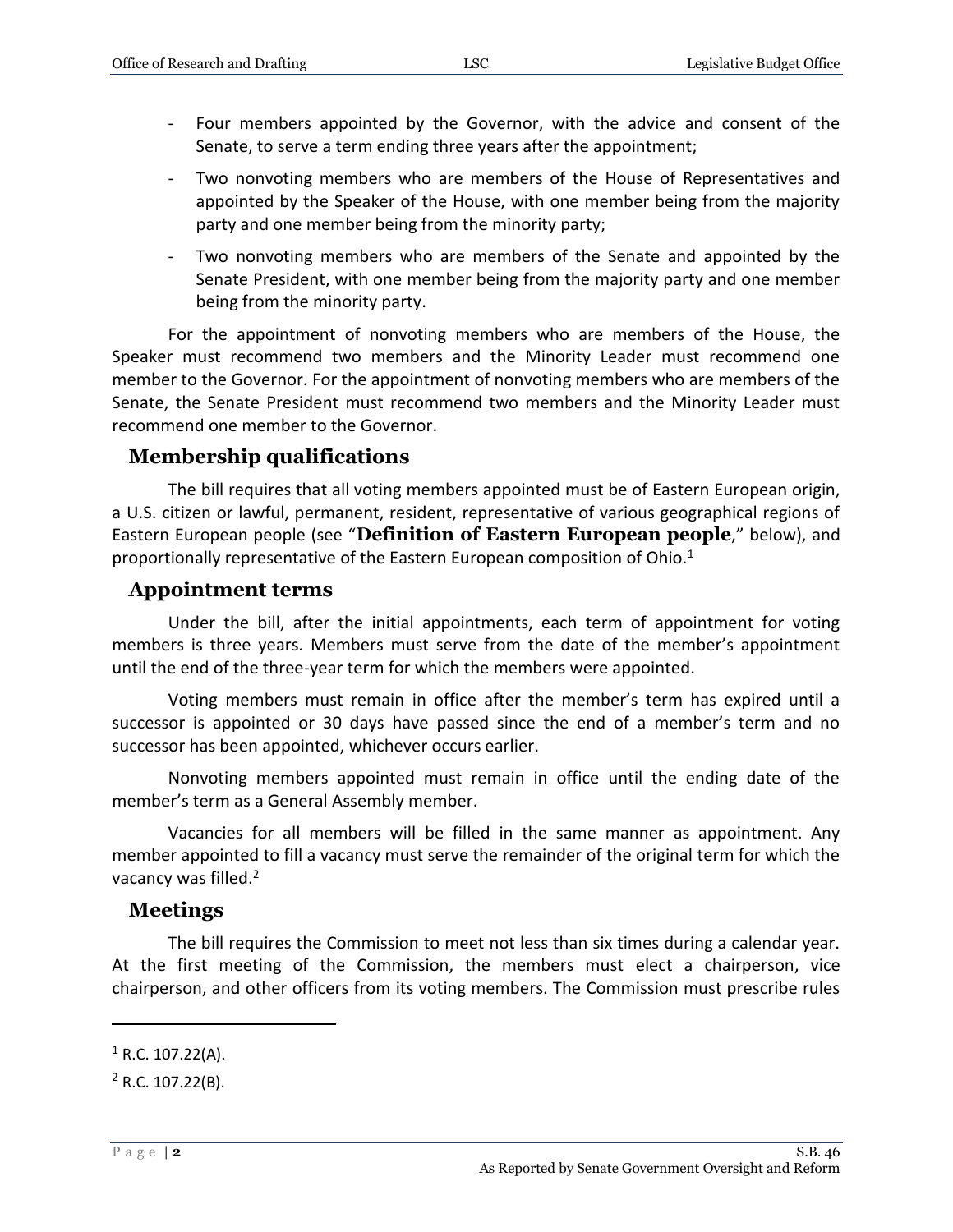to govern the Commission. Six voting members constitute a quorum and no action can be taken without the affirmative vote of six members.<sup>3</sup>

#### **Compensation**

The bill specifies that voting members will be compensated for actual and necessary expenses incurred and for each day that a member is engaged in Commission duties, not to exceed one day per month.<sup>4</sup>

#### **Duties**

The bill specifies the following duties of the Commission:<sup>5</sup>

- Gather and disseminate information and conduct hearings, conferences, investigations, and special studies on issues and programs concerning Eastern European people;
- Secure appropriate recognition of accomplishments and contributions of Eastern European people to Ohio;
- Promote public awareness of the issues of Eastern European people by conducting a program of public education;
- Develop, coordinate, and assist other public and private organizations that serve Eastern European people, including conducting training programs for community leadership and service project staff;
- Advise the Governor, General Assembly, and state departments and agencies regarding the nature, magnitude, and priorities of the issues of Eastern European people;
- Advise the Governor, General Assembly, and state departments and agencies on the special needs of Eastern European people regarding education, employment, energy, health, housing, welfare, and recreation and develop and implement policies and programs to address those needs;
- Propose new programs concerning Eastern European people to public and private agencies and evaluate any existing programs within agencies;
- Review and approve grants from federal, state, or private funds that are administered or subcontracted by the Office of Eastern European Affairs;
- Review and approve the annual report prepared by the Office of Eastern European Affairs;

 $\overline{a}$ 

 $3$  R.C. 107.22(C) and (D).

 $4$  R.C. 107.22(E).

 $5$  R.C. 107.23(A).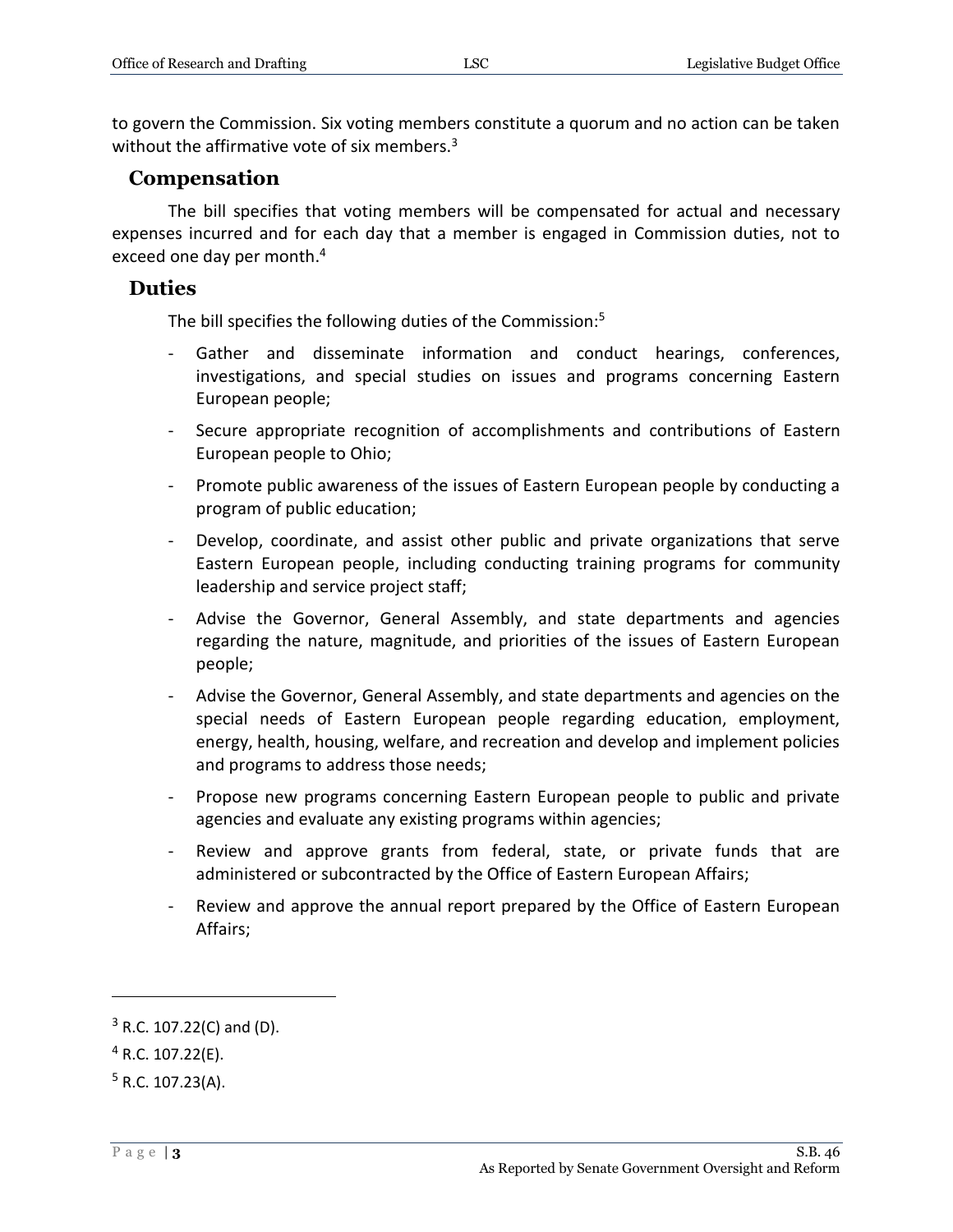- Coordinate and provide information regarding available state services to meet the needs of Eastern European people; and
- Appoint a Director to the Office of Eastern European Affairs.

### **Office of Eastern European Affairs**

The bill also creates the Office of Eastern European Affairs. The Office serves the Commission on Eastern European Affairs, and the Director of the Office, whom is appointed by the Commission, serves at the pleasure of the Commission. The Director, with approval of the Commission, can appoint employees as are necessary to carry out the duties of the Office. The employees serve at the pleasure of the Director.

The Office must do all of the following:<sup>6</sup>

- Provide information and advise the Commission on proposed solutions to problems of Eastern European people;
- Serve as a clearinghouse to review and comment on all proposals to meet the needs of Eastern European people that are submitted to the Office by public and private agencies;
- Apply for and accept grants and gifts from government and private sources to be administered by the Office or subcontracted to local agencies, as long as the local agencies use the grants and gifts for the public purpose intended;
- Monitor and evaluate all programs subcontracted to local agencies by the Commission and ensure that any grants and gifts from the government are being used for the public purpose intended;
- Endeavor to ensure that Eastern European people have access to decision-making bodies in all state and local government departments and agencies;
- Submit a written annual report of the Office's activities, accomplishments, and recommendations to the Commission;
- Establish an advisory committee for special subjects, as needed, to facilitate and maximize community participation in the operation of the Commission. An advisory committee must be made up of persons representing community organizations, charitable institutions, public officials, and other persons as determined by the Office; and
- Establish relationships with local governments, state governments, and private businesses that promote and ensure equal opportunity for Eastern European people in government, education, and employment.

 $\overline{a}$ 

 $6 R. C. 107.24.$